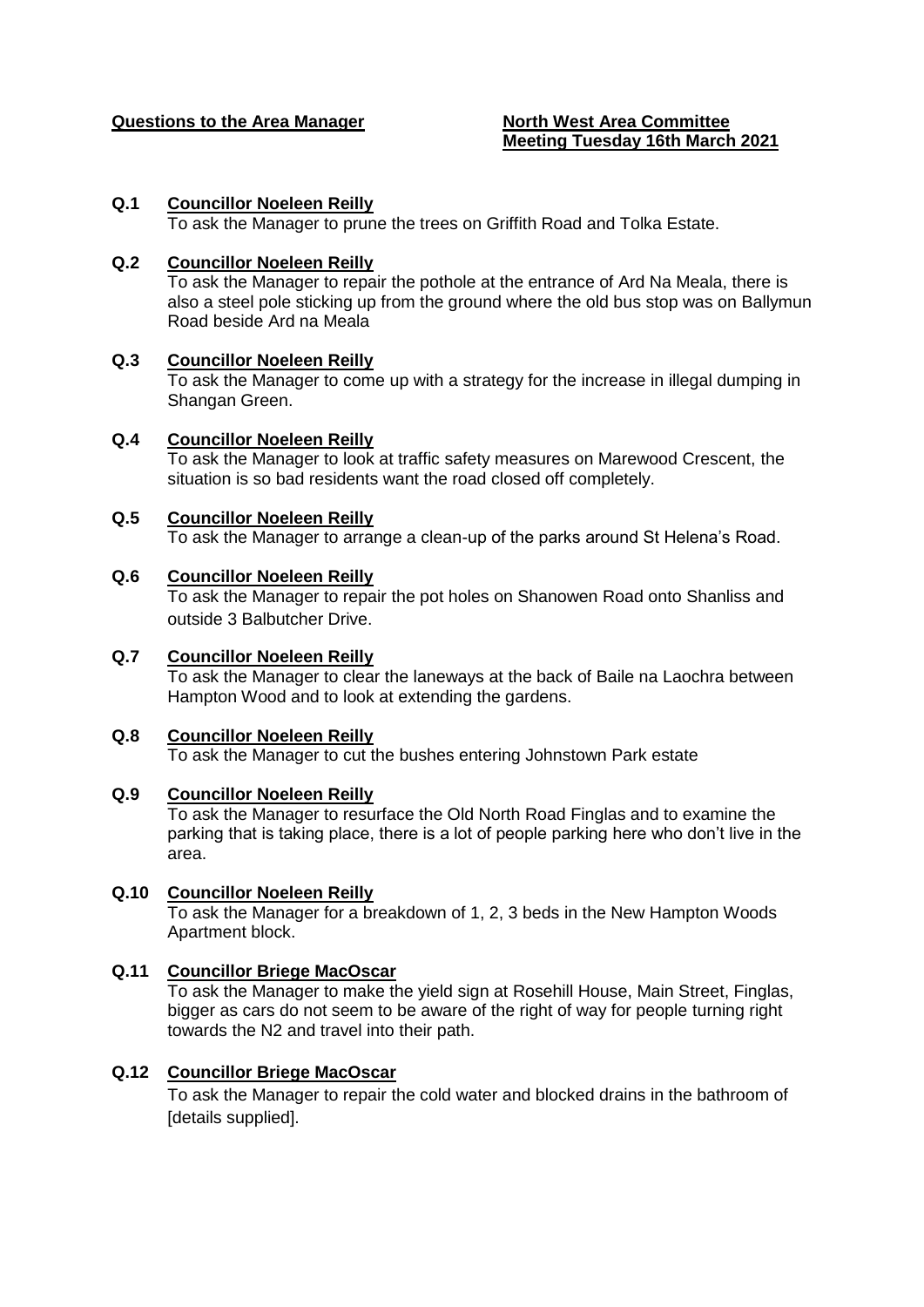## **Q.13 Councillor Briege MacOscar**

To ask the Manager to repair the street lights in Sillogue Gardens, pole numbers 54, 55, 56, 58 and 28.

## **Q.14 Councillor Briege MacOscar**

To ask the Manager to repair the lights at the rear of our Lady of Victories Crèche in Sillogue Gardens.

## **Q.15 Councillor Briege MacOscar**

To ask the Manager to arrange a cleaning of the area between [details supplied] There is an area which was blocked off by DCC some years ago that is attracting significant illegal dumping and rats.

### **Q.16 Councillor Briege MacOscar**

To ask the Manager to arrange for a street cleaning on [details supplied]

## **Q.17 Councillor Briege MacOscar**

To ask the Manager to investigate the sewage problems in [details supplied] as the sewage is continually coming back up into the gardens on a regular basis so it may need camera investigation.

### **Q.18 Councillor Briege MacOscar**

To ask the Manager can an update be provided about the leak on Ballygall Road West at the junction with Main Street, Finglas.

### **Q.19 Councillor Keith Connolly**

To ask the Manager to arrange for a replacement front door at (details supplied)

## **Q.20 Councillor Keith Connolly**

To ask the Manager to arrange for an inspection of the kitchen at (details supplied) significant damage was done by a leak, can the units please be replaced.

### **Q.21 Councillor Keith Connolly**

To ask the Manager for a review of the signage at (details supplied); if a site visit can be arranged; and if the residents can be assisted with perhaps purchasing improved signage.

### **Q.22 Councillor Keith Connolly**

To ask the Manager to arrange for the inspection of the pathways on (details supplied) with a view to carrying out badly needed repairs.

### **Q.23 Councillor Keith Connolly**

To ask the Manager to reinstall the ramp at (details supplied) which wasn't put back in during recent re pavement works.

### **Q.24 Councillor Keith Connolly**

To ask the Manager to consider installing public waste bins on Wellmount Road and Farnham Road.

### **Q.25 Councillor Keith Connolly**

To ask the Manager for an update on the extension of (details supplied). The extension is needed due to her husband's ill health.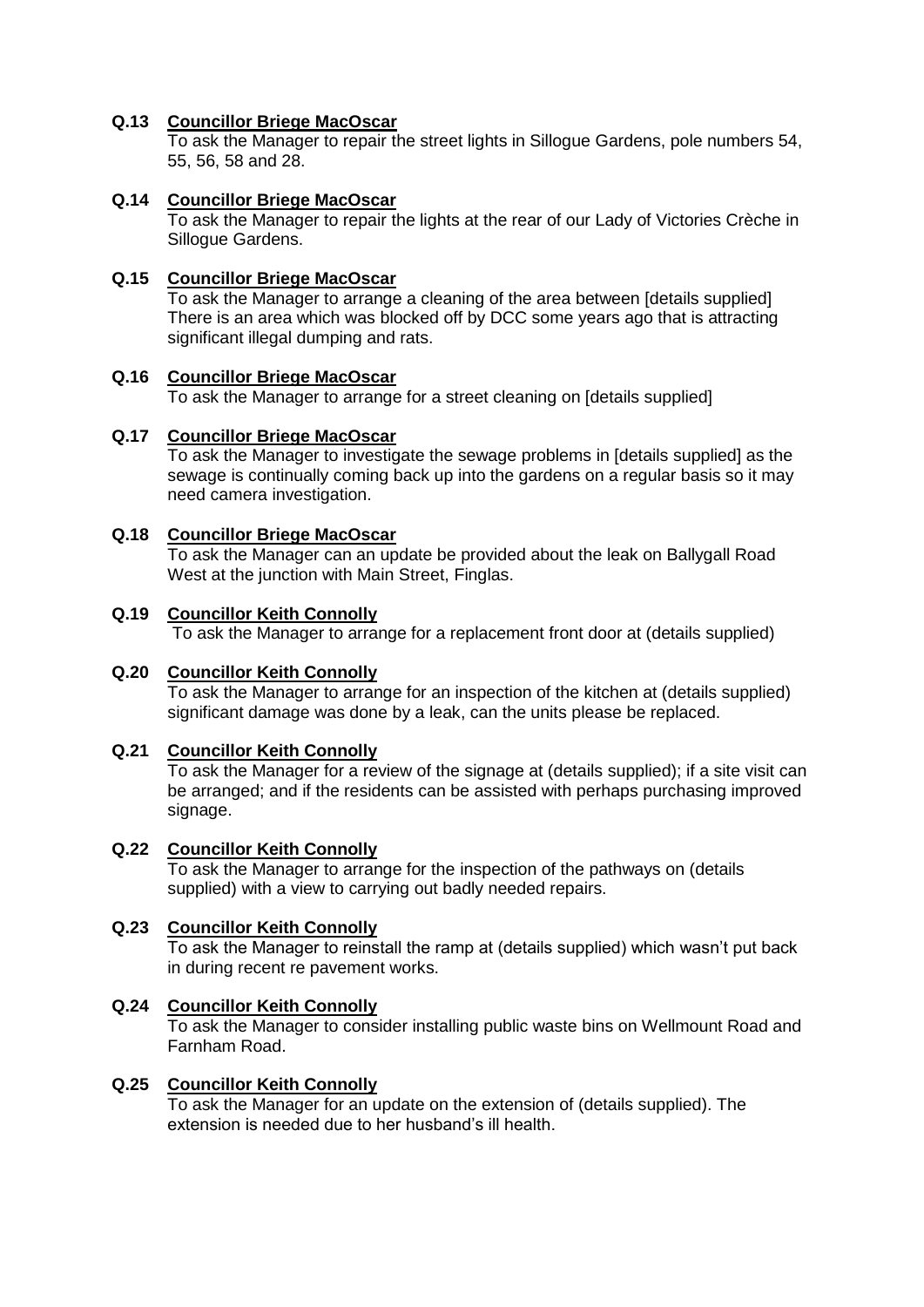## **Q.26 Councillor Keith Connolly**

To ask the Manager if there will be community grants available for residents associations and environmental groups in 2021; and if there is a timeline for same.

### **Q.27 Councillor Keith Connolly**

To ask the Manager to investigate putting additional public lighting at (details supplied)

## **Q.28 Councillor Keith Connolly**

To ask the Manager for an update on the closure of the Abigail Centre.

#### **Q.29 Councillor Caroline Conroy**

To ask the Manager to replace two trees that were removed beside 10 Gortmore Drive. This request has been put in over a year ago. Are these trees on the planting schedule for this year.

#### **Q.30 Councillor Caroline Conroy**

To ask the Manager can some trees and planter boxes be put along St. Helena's Road and the site beside St. Malachy's.

## **Q.31 Councillor Caroline Conroy**

To ask the Manager for a Tree/Wildflower Plan for the South Finglas area. Residents feel the area has been neglected over the years. They want to help improve the area through tree and wildflower planting.

#### **Q.32 Councillor Caroline Conroy**

To ask the Manager to urgently repair paths in the Willow Park and Pinewood areas. This area has a high number of people who are of risk of tripping/falling due to the different levels of the paths.

## **Q.33 Councillor Caroline Conroy**

To ask the Manager to increase the planting of native trees and wildflowers etc in the Tolka Valley Park as soon as possible. Can a check on existing trees please take place also to ensure trees are staked properly or protected with cage if needed to prevent from breakage.

#### **Q.34 Councillor Caroline Conroy**

To ask the Manager to please look at alternatives to Kissing Gates in DNW. There was a long que at the kissing gates at the Tolka Greenway which is especially not good during Covid.

#### **Q.35 Councillor Caroline Conroy**

To ask the Manager can wildflower planting be done along Cedarwood Green on the grass side nearest Poppintree Park.

#### **Q.36 Councillor Caroline Conroy**

To ask the Manager to increase native tree planting and native wildflower planting on the green in Tolka Estate.

#### **Q.37 Councillor Anthony Connaghan**

To ask the Manager to arrange for the resurfacing of the paths on Dunsink Drive which are in a very poor state in some parts, in particular the end close to Wellmount Road.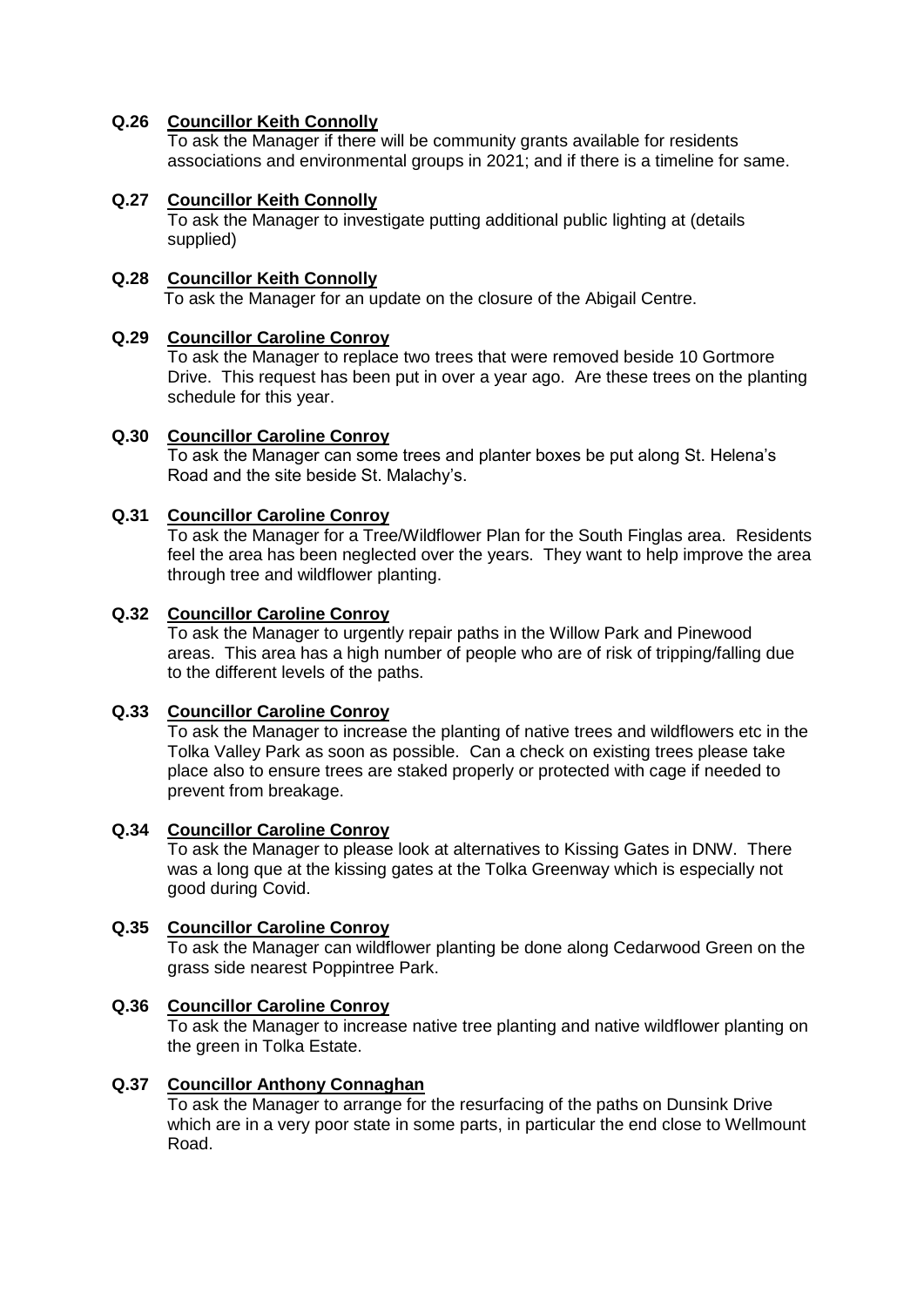## **Q.38 Councillor Anthony Connaghan**

To ask the Manager for an update on the repairs required (details supplied). The tenant has been waiting for several months for agreed works to be carried out following damage from a flood in maisonette above.

## **Q.39 Councillor Anthony Connaghan**

To ask the Manager to arrange for the footpath to be repaired at (details supplied). This has been reported several times after elderly residents locally tripping on said damage.

## **Q.40 Councillor Anthony Connaghan**

To ask the Manager to arrange for works to be carried out at (details supplied) where the resident is having problems with seagulls. Can spikes be put in place to try and deter the birds from landing.

## **Q.41 Councillor Anthony Connaghan**

To ask the Manager for an update on the works required at (details supplied) where the tenant has been having issues with rain coming in the seal at the hall door.

## **Q.42 Councillor Anthony Connaghan**

To ask the Manager to arrange for a litter bin to be placed at Farnham Park adjacent Farnham Drive entrance.

### **Q.43 Councillor Anthony Connaghan**

To ask the Manager for an update on the retrofitting of DCC tenancies in the Northwest area

### **Q.44 Councillor Anthony Connaghan**

To ask the Manager to arrange for a clean-up of area around junction of Berryfield Road and St. Helena's Road where there is lots of rubbish strewn around the place.

### **Q.45 Councillor Anthony Connaghan**

To ask the Manager to arrange for the leak in boiler at (details supplied) to be repaired.

### **Q.46 Councillor Anthony Connaghan**

To ask the Manager to arrange for the tree on green adjacent to (details supplied) to be pruned back. The tree is encroaching onto the resident's property and the resident has reported it to have damaged the house.

## **Q.47 Councillor Mary Callaghan**

To ask the Manager to outline the process for informing local residents and businesses about water outages, both planned and unplanned.

### **Q.48 Councillor Mary Callaghan**

To ask the Manager to repair a pothole and other damage to the road at (details supplied).

### **Q.49 Councillor Mary Callaghan**

To ask the Manager to give a general report of the state of its properties in Parkview, including any property reporting leaks and damp.